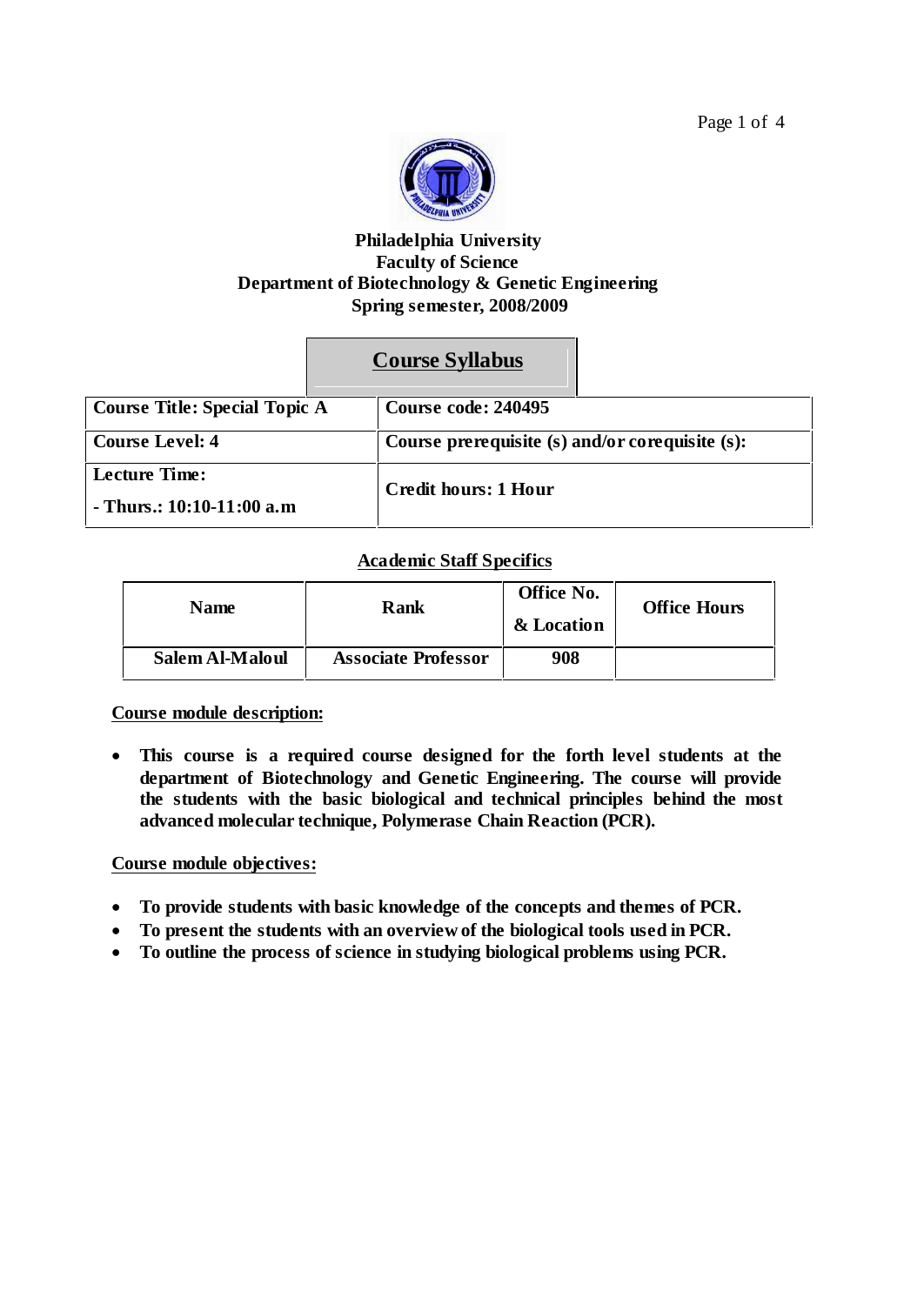### **Course/ module components:**

**Books (title , author (s), publisher, year of publication)**

**Title: PCR Author(s)/Editor(s): C.R. Newton & A. Graham Publisher: Bios Scientific Publishers Year: Edition:**

- **Support material (s) (vcs, acs, etc).**
- **Study guide (s) (if applicable)**
- **Homework and laboratory guide (s) if (applicable).**

## **Teaching methods:**

- **Lectures, discussion groups, tutorials, problem solving, debates, etc.**
- **The use of colored transparent slides, power point presentation, illustration with models, educational animations and movies.**
- **The use of the free website provided by the publisher over the internet.**

**Learning outcomes:**

- **Knowledge and understanding At the end of this module, students will be able to gain knowledge about:**
- **- The various fundamental biological concepts and tools used in PCR.**
- **The various steps of PCR.**
- **The importance of PCR in the various fields of biotechnology.**
- **Cognitive skills (thinking and analysis). At the end of this module, students will be able to develop their intellectual skills through understanding the concepts of PCR and formulating questions and thinking of the appropriate answers to their questions.**
- **Communication skills (personal and academic). At the end of this module, students will be able to develop personal communication skills through participating in open-discussions with their colleagues and instructors.**
- **Practical and subject specific skills (Transferable Skills). At the end of this module, students will be able to:**
- **Improve their ability to search for information using various communication settings.**
- **Improve their ability to analyze data based on their understanding to the basic biological concepts of PCR.**
- **Benefit from all supplementary material provided with the textbook.**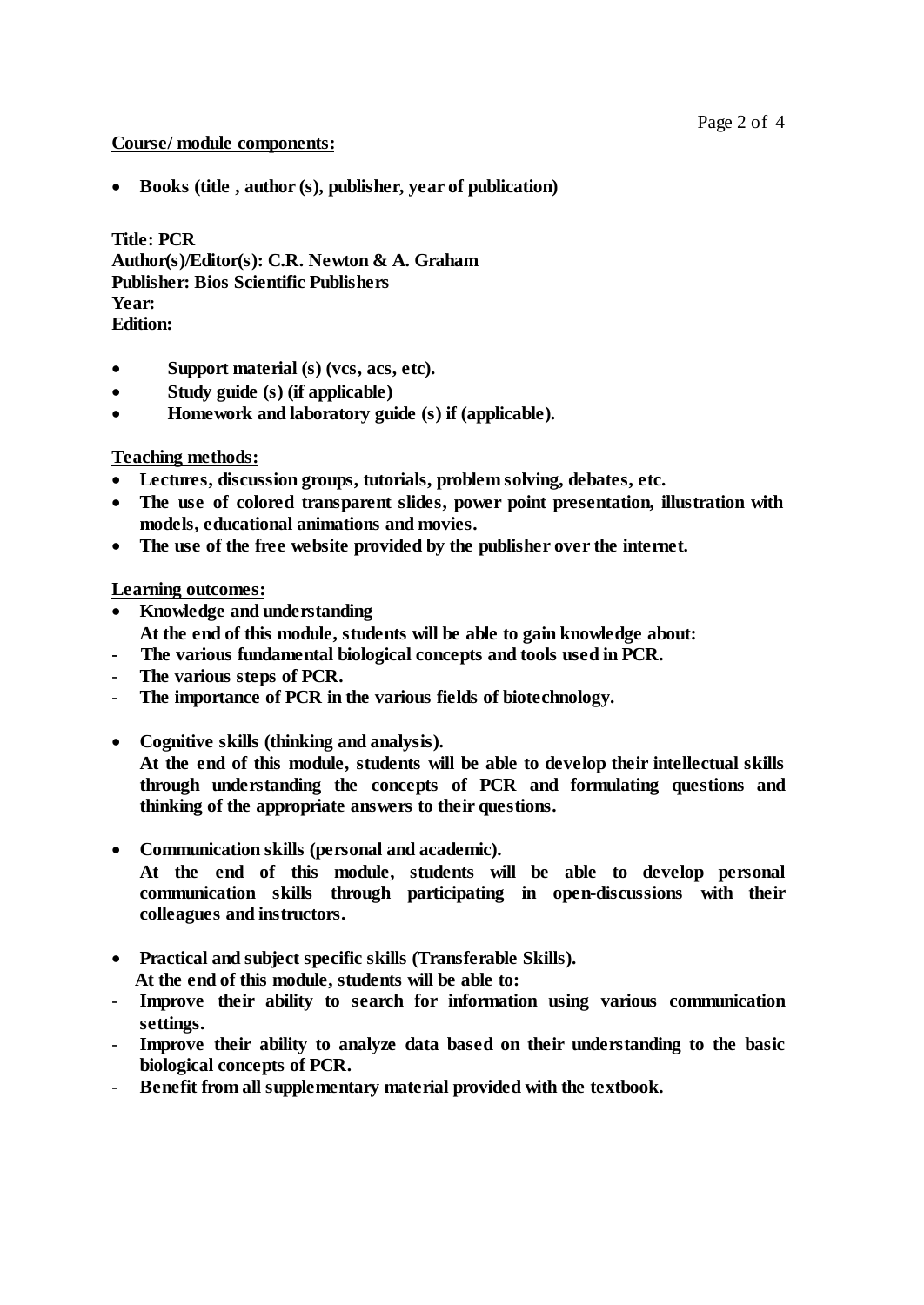#### **Assessment instruments**

- **Short reports and/ or presentations, and/ or Short research projects**
- **•** Ouizzes.
- **Home works**
- **Final examination**

| <b>Allocation of Marks</b>                |             |  |  |  |
|-------------------------------------------|-------------|--|--|--|
| <b>Assessment Instruments</b>             | <b>Mark</b> |  |  |  |
| First examination                         | 25          |  |  |  |
| Second examination                        | 25          |  |  |  |
| Final examination: 50 marks               | 50          |  |  |  |
| Reports, research projects, Quizzes, Home |             |  |  |  |
| works, Projects                           |             |  |  |  |
| Total                                     | <b>100</b>  |  |  |  |

#### **Documentation and academic honesty**

- Documentation style (with illustrative examples)
- Protection by copyright
- Avoiding plagiarism.

### **Expected workload:**

**On average students need to spend 2 hours of study and preparation for each 50 minute lecture/tutorial.**

#### **Attendance policy:**

**Absence from lectures and/or tutorials shall not exceed 15%. Students who exceed the 15% limit without a medical or emergency excuse acceptable to and approved by the Dean of the relevant college/faculty shall not be allowed to take the final examination and shall receive a mark of zero for the course. If the excuse is approved by the Dean, the student shall be considered to have withdrawn from the course.**